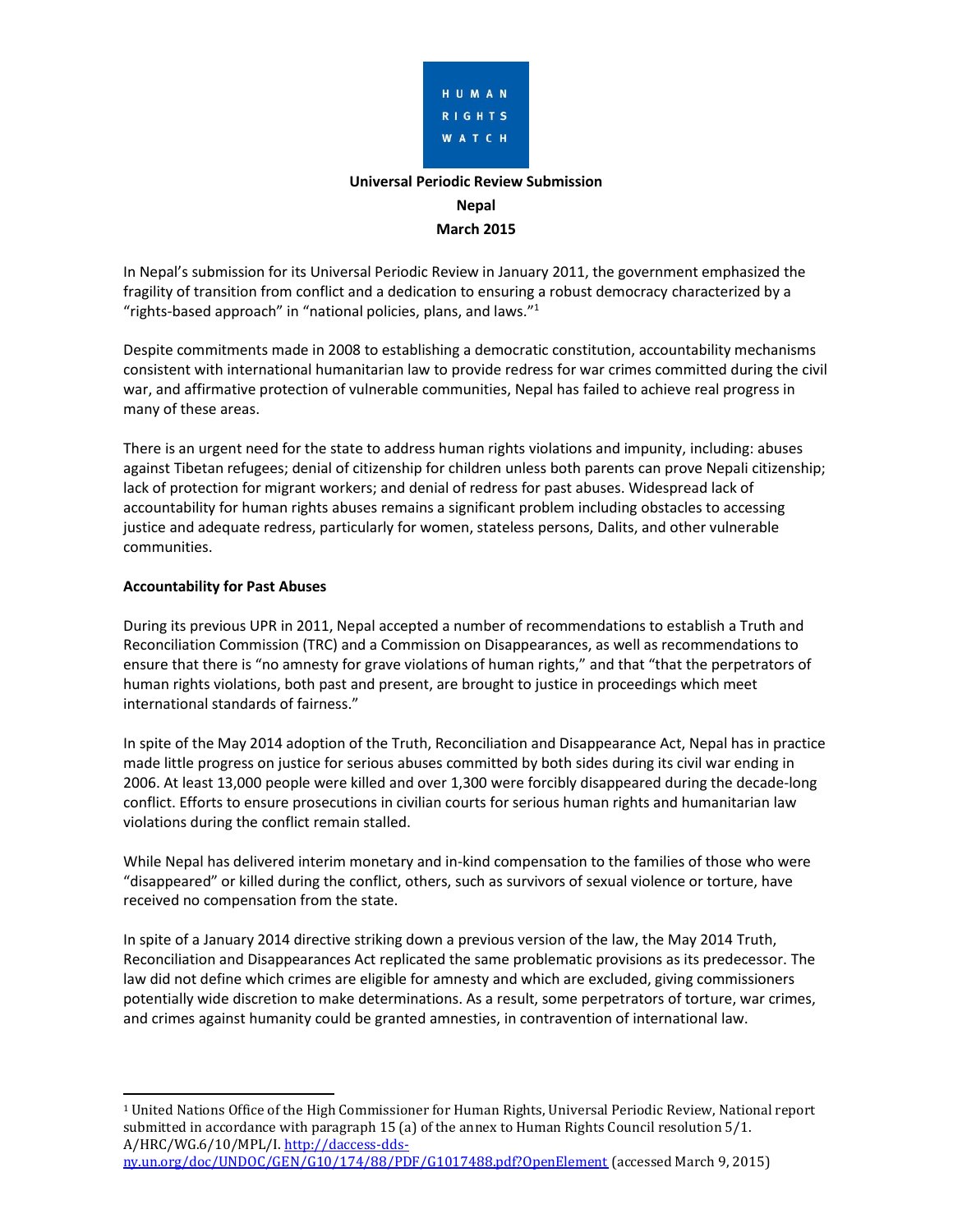In March 2015, Nepal's Supreme Court ruled against the problematic provisions, and directed the government to remedy the law. In particular, the Supreme Court struck down provisions which vested the TRC with wide discretion to grant amnesties, forcing reconciliation between victim and perpetrators. The Supreme Court also vested authority with the office of the Attorney General to recommend prosecutions, removing a provision in the law that granted discretion to the Ministry of Peace to recommend prosecutions. These directives are consistent with international law, and echo recommendations made by the Office of the High Commission on Human Rights in a 2014 technical note to the government of Nepal.

In spite of victims groups and civil society protests against the lack of transparency and consultation in the appointment of commissioners to the TRC and the Disappearances Commission, the government in February 2015 set up the framework for the two commissions and appointed commissioners.

#### **Women's Rights**

On Sept. 23, 2014 Human Rights Watch released a report, Silenced and Forgotten: Survivors of Nepal's Conflict-Era Sexual Violence, which documented sexual violence by both government forces and Maoist combatants during the conflict. While Nepal accepted recommendations made during its previous UPR in 2011 to "Ensure that the cases of violence against women and girls are duly investigated" and to "guarantee effective access to justice and protection for women victims of gender based violence," many of these crimes remain unpunished, with survivors isolated and unable to find ways to access justice and redress. Survivors of sexual violence committed by both sides during Nepal's civil war are excluded from any compensation under the Interim Relief Program, a temporary scheme set up to help victims until permanent reparations are made. They also have been denied access to justice through regular courts for a variety of reasons, including that Nepali criminal law has an inflexible 35-day statute of limitations on reporting rape even when it occurred in the context of the armed conflict. Despite promises by the previous government, Nepal is yet to amend its laws against sexual assault or provide any reparation for survivors of conflict-related sexual violence.

#### **Migrants' Rights**

Nepali migrants continue to go abroad for work, but the government has done little to support and protect such workers. In 2014, there were reports that hundreds of Nepali and other migrant workers in Qatar had died due to poor working conditions. Migrant workers in Qatar often live in cramped, unsanitary conditions, and many workers complain of excessive working hours and unpaid wages.

Human Rights Watch has documented discrimination and abuse against Asian domestic workers in the Middle East for several years, including a 2014 report on abuses against domestic workers, including from Nepal, in the United Arab Emirates (UAE). Human Rights Watch found many Nepali domestic workers had travelled to the UAE via India and were under 30 years old. Labor laws in most Gulf countries exclude domestic workers from basic protections guaranteed other workers such as a weekly rest day, limits to hours of work, and compensation in case of work-related injury. Restrictive immigration rules make it difficult for domestic workers to escape from abusive employers.

During its previous UPR in 2011, Nepal accepted the recommendation to "protect its citizens from labor exploitation at home and abroad by providing improved regulation and oversight of workplace practices." The Nepal government took some steps by suspending some unregulated recruiting agencies and calling upon the Qatar government to provide redress and end practices that facilitate trafficking and forced labor.

However, Nepal has yet to lift the travel ban on women under age 30 to the Gulf states for employment as domestic workers. While the ban may be motivated by protection concerns, it is discriminatory and risks driving women desperate for work to migrate through irregular channels, putting them at greater risk of exploitation and trafficking. The government should instead focus on improving protections in Nepal and the Gulf so women can migrate safely.

#### **Disability Rights**

Although the government has committed to implementing inclusive education in line with its international obligations under the Convention on the Rights of Persons with Disabilities (CRPD)—whereby children with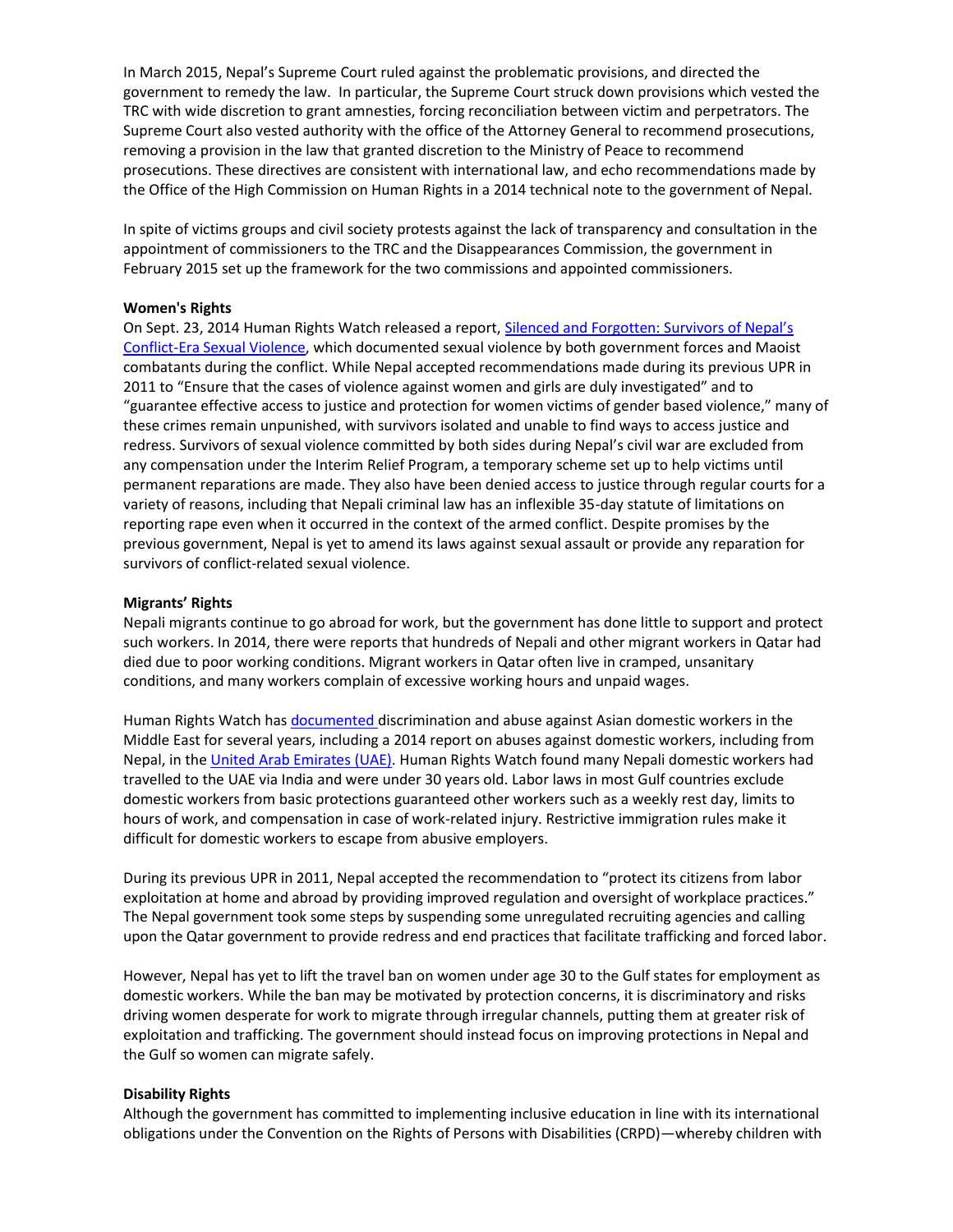and without disabilities attend school together in their communities—it has failed to effectively implement the policy due to lack of funding, inadequate teacher training, and competing priorities.

The enrollment of children with disabilities in primary and secondary education continued to decline in 2014 and an estimated 85 percent of all out-of-school children in Nepal have disabilities. The government, however, has recently increased school scholarships for children with disabilities, developed a special curriculum for children with intellectual disabilities, and established a team tasked with developing a new national inclusive education policy.

#### **Statelessness**

Despite promises of reform and a recommendation accepted during its previous UPR in 2011 to "address cases of statelessness in the new Constitution's drafting process," Nepal's citizenship laws leave an estimated 4 million people without official status and at risk of statelessness. As a result, many people, particularly women, children born out of wedlock, or children of a refugee parent, are unable to secure drivers' licenses, passports, bank accounts, voting rights, higher education and other government welfare schemes. The flawed citizenship law makes it particularly difficult for women to secure legal proof of citizenship, especially when male family members refuse to assist them or are unavailable to do so. The law also effectively denies citizenship to children of non-Nepali fathers. Political parties in early 2015 have committed to reforming the citizenship laws, but any change remains blocked by an ongoing stalemate over constitutional reform.

#### **Tibetan Refugees**

Since the 2008 uprising in Tibet, Chinese authorities have pressured Nepal to restrict basic rights. Tibetans in Nepal are forbidden from participating in public celebrations of the Dalai Lama's birthday or the Tibetan New Year. Buddhist religious sites and monasteries are openly under government surveillance.

A 2014 Human Rights Watch report, "Under China's Shadow: Mistreatment of Tibetans in Nepal," documented limitations on the fundamental freedoms of Tibetans in Nepal.

As a result of a massive security presence in Tibetan areas of China and increased cooperation between Nepalese and Chinese security forces in recent years, China has been able to stem the flow of Tibetans escaping to Nepal. In 2013, fewer than 200 Tibetans were recorded as having fled China, as compared to a pre-2008 annual average of more than 2,000.

Human Rights Watch documented how Nepal over the last few years signed several security and "intelligence-sharing" agreements with China, and implemented close monitoring in Nepal of the Tibetan community, its leaders, and real or perceived activists. The Nepal government has pledged increased cooperation with China's People's Armed Police border forces to "curb illegal activities at the border" and establish "an effective system of repatriation of illegal immigrants," with no mention of protection of asylum seekers and refugees.

Tibetan refugee communities in Nepal are now facing a de facto ban on political protests, sharp restrictions on public activities promoting Tibetan culture and religion, and routine abuses by Nepali security forces. These include excessive use of force, arbitrary detention, ill-treatment in detention, threats and intimidation, intrusive surveillance, and arbitrary application of vaguely formulated and overly broad definitions of security offenses.

Nepal's Ministry of Foreign Affairs dismissed the findings of Human Rights Watch's report, claiming that the report drew on unsubstantiated claims. The ministry's response did not address Nepal's de facto ban on political protests by Tibetans, its failure to provide them with official identification documents, sharp restrictions on public activities promoting Tibetan culture and religion, and routine abuses by Nepali security forces.

International law prohibits Nepal from forcibly repatriating Tibetan refugees because they would be at risk of torture or other persecution in China. Yet partly as a result of the increasing cooperation between Nepal and China's border security forces, there is a risk that Nepal will forcibly return some Tibetans to China.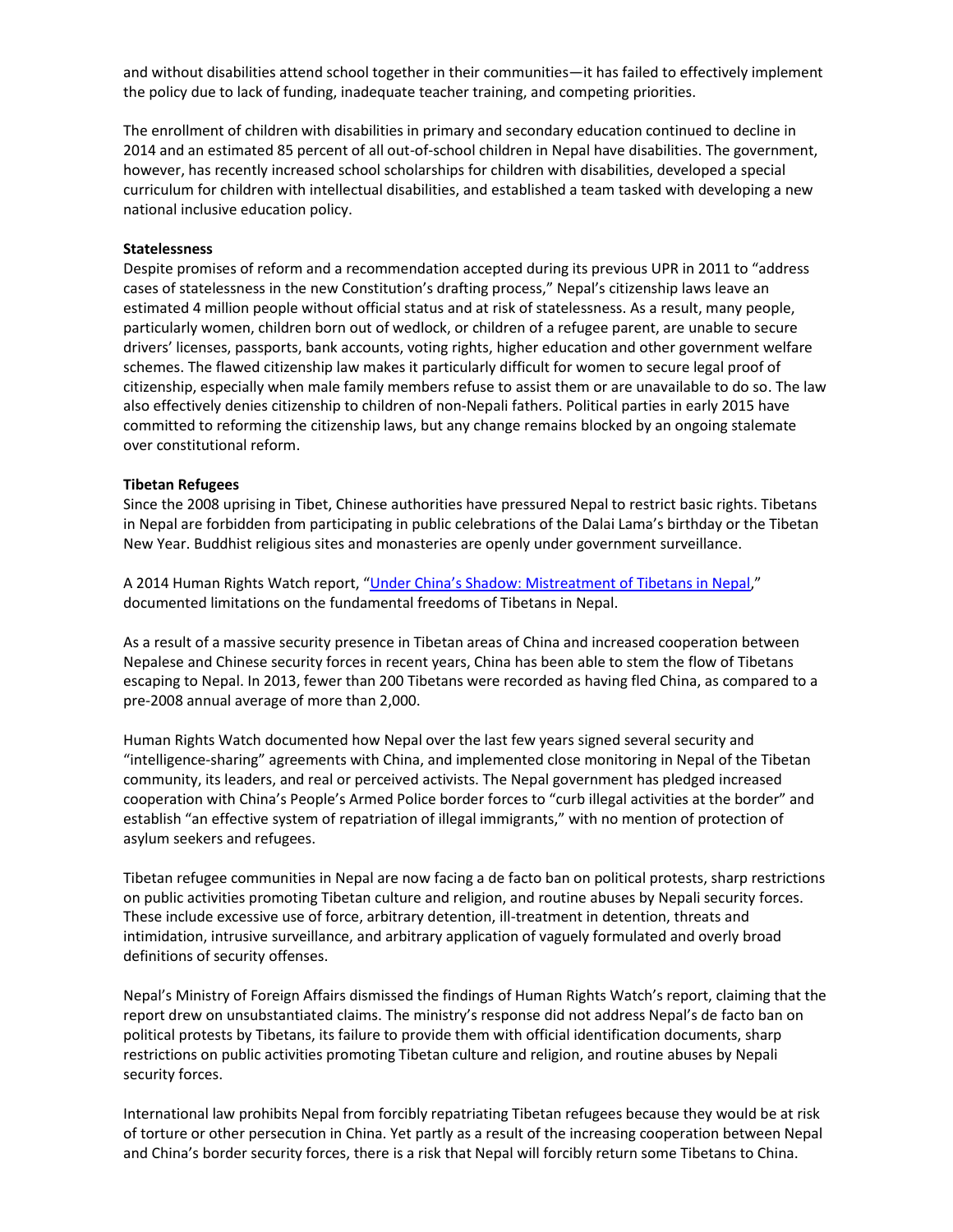Tibetans detained by Chinese authorities while attempting to cross the border irregularly from Nepal are routinely imprisoned and physically abused.

# **International Justice**

Nepal should ratify and implement the Rome Statute in national legislation, including by incorporating provisions to cooperate promptly and fully with the International Criminal Court and to investigate and prosecute genocide, crimes against humanity and war crimes before its national courts in accordance with international law.

# **Recommendations:**

*On Accountability:*

- Criminalize in domestic law the act of enforced disappearance in accordance with the definition set out in the International Convention on the Protection of All Persons from Enforced Disappearance and ensure that it is punishable with penalties commensurate with the gravity of the crime;
- Accede to the International Convention on the Protection of All Persons from Enforced Disappearance;
- Fully implement the March 2015 ruling of Nepal's Supreme Court on the Truth, Reconciliation and Disappearance Act, and in particular:
	- $\circ$  Prohibit amnesty for gross human rights violations or crimes under international law;
	- $\circ$  Ensure there are no time limits on the prosecution of serious crimes, including all crimes under international law such as enforced disappearance, torture, war crimes, and crimes against humanity;
	- o Ensure that all conflict-era cases which are currently *sub judice* continue to be heard by the courts; these cases have been stalled for years in courts.
- Ensure that the composition and structure of the Truth and Reconciliation Commission and Commission on Disappearances comply with international standards. In particular, there should be a transparent and consultative appointment system that aims to ensure the impartiality of the commission members;
- Require that necessary legal and institutional measures be taken to enable and ensure the establishment, adequate resourcing, and maintenance of effective victim and witness protection mechanisms; and
- Establish and require other necessary legal, administrative, institutional, or other arrangements for an effective reparation program.
- Nepal should ratify and implement the Rome Statue in national legislation

*On Women's Rights:*

- x Ensure that the Truth and Reconciliation Commission or any other independent commission is specifically tasked with a mandate of investigating allegations of conflict-related rape and other forms of sexual violence.
- Amend the Interim Relief Scheme to ensure that conflict-era survivors of sexual violence and torture are eligible for reparations. Develop, in consultation with local women's rights groups and women from conflict-affected communities, a reparation program that is in accordance with international standards. Such a program should include individual compensation and rehabilitative services, community based rehabilitative services to address long-term health concerns, and community-based interventions to expand services to curb domestic violence in order to assist those women who experience such violence as a consequence of rape.
- Amend the criminal laws to eliminate the 35-day rule for reporting rape and other sexual offences.
- x Expand the criminal definition of sexual offences to include all forms of sexual offences with appropriate punishments based on harm.
- Incorporate command and superior responsibility for war crimes, torture, and other international crimes committed by the police and other security forces.
- Ensure women's participation in the peace process including in any truth commissions that should comply with international standards.